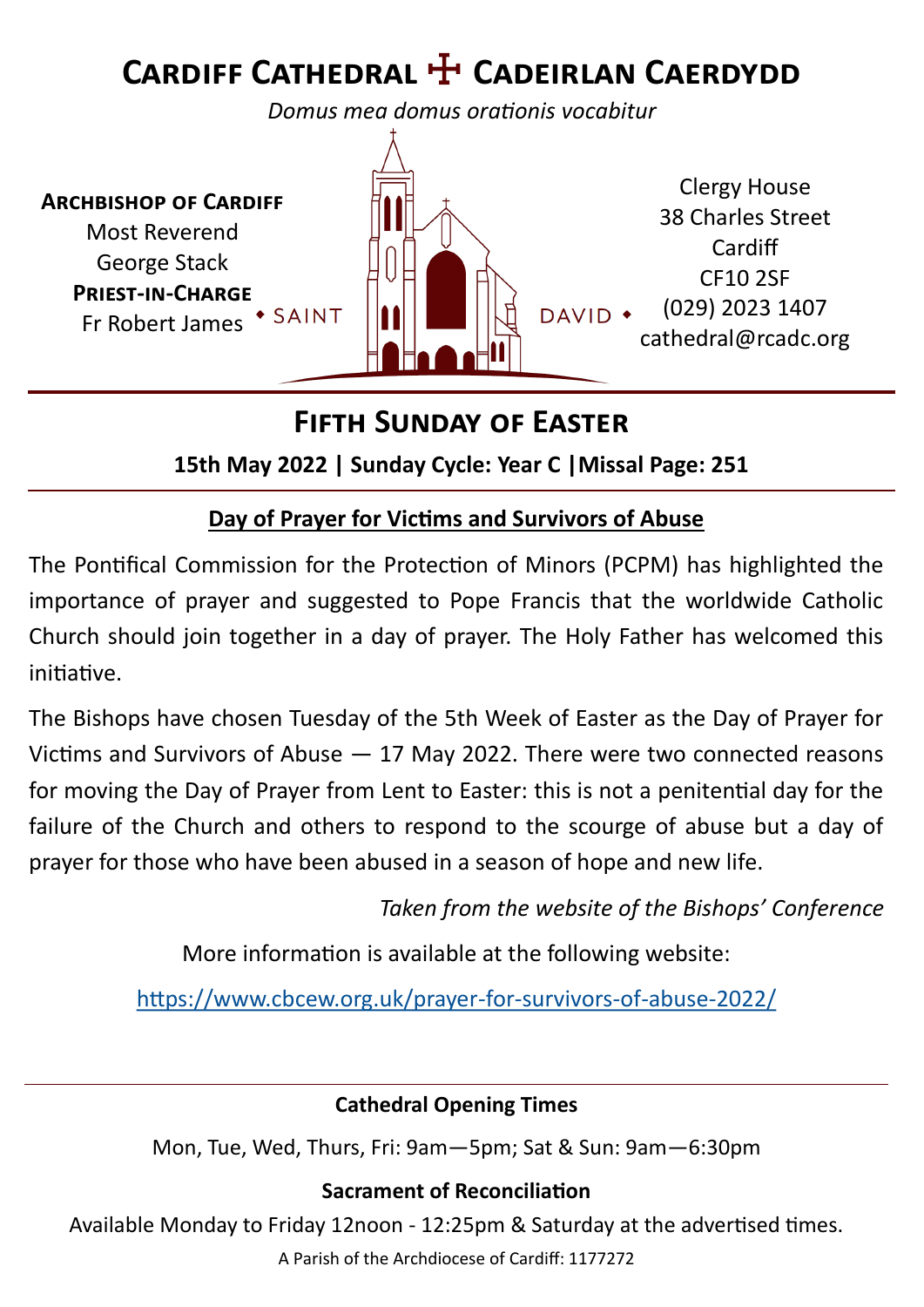#### **Financial Matters**

**Collection: 3rd & 10th April** Saturday 5:30pm: **£168.61** Sunday 11:00am: **£529.60** Sunday 5:30pm: **£178.23** Standing Orders for March: **£440.00** March Donation Station Giving : **£651.14** *My sincere thanks for your continuing generosity.*  **Banking Details for Standing Orders Account Name**: Archdiocese of Cardiff **Sort Code**: 20-18-23 **Account Number**: 03896056

The Diocese has established a new way of giving online to the Cathedral, please click here or use the QR code provided.



## **The Holy Father's prayer Intention for May**

We pray for all young people, called to live life to the fullest; may they see in Mary's life the way to listen, the depth of discernment, the courage that faith generates, and the dedication to service.

## **Archbishop George Stack—Golden Jubilee of Priesthood**

Next weekend we will mark the Golden Jubilee of Priesthood of Archbishop George Stack. You will notice that the Mass times on Saturday and Sunday are different.

It is a time of great rejoicing in the fifty years of service that His Grace has given to the Lord and His Church.

In celebrating this milestone, we also assure His Grace of our prayers as he prepares for his retirement (from active ministry) in June. *Ad multos annos!*

## **An invitation from the Bishops of England and Wales**

Separate to this newsletter, but made available at the entrance to the Cathedral, I have printed some copies of the Resolution agreed by the Bishops' of England and Wales regarding the restoration of the Sunday Obligation. The statement is available on the website of the Bishops' Conference:

[https://www.cbcew.org.uk/spring](https://www.cbcew.org.uk/spring-plenary-2022-resolution-returning-to-mass-at-pentecost/)-plenary-2022-resolution-returning-to-mass-at-pentecost/

## **The Month of May**

Throughout the month of May the Rosary will be prayed every day at the Cathedral—times can be found in the liturgy schedule.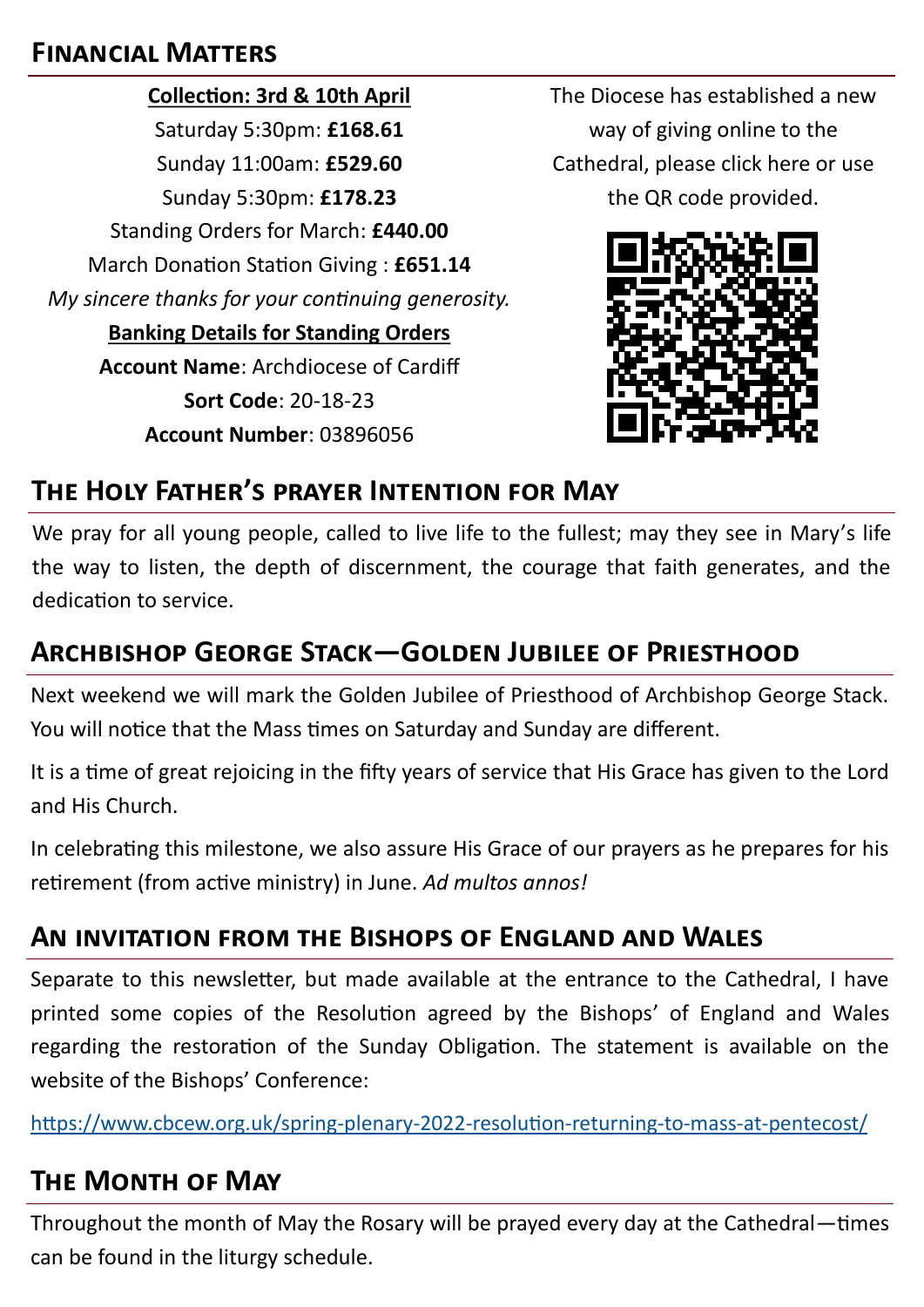## **Newport Calling—'Symbolon: The Catholic Faith Explained'.**

The Parish of All Saints Newport has begun a 10 week programme on Knowing the Faith It is being run concurrently at St Mary's Institute and on Zoom on Wednesday evenings from 6:30-8:00pm.

This week the topic is "Divine Revelation: God Seeking Us, the Compass of Our Lives" and we would like to extend a general invitation to anyone who would like to join us.

The Zoom ID for the meetings is 834 6902 5273. A trailer for the programme can be viewed here <https://www.youtube.com/watch?v=iwBTUFSyf6I>

#### **The Paradox of Abundance**

Over 800 million people go hungry each day. Yet the world produces over 4 billion tonnes of food and we only need 3.7 billion tonnes to feed everyone. From all this food produced, a third is wasted. St John Paul II called this 'the paradox of abundance.' Clearly the currently global food system is not working. But as Pope Francis said, "Each of us has a role to play in transforming food systems for the benefit of people and the planet." Let's respond to his call! CAFOD's new campaign is called Fix the Food System.

See [www.cafod.org.uk/food](http://www.cafod.org.uk/food) for more information, including an invitation for parish groups to learn about the impact of our food with our Fix the Food System: a 7-station journey resource. Or you can contact CAFOD Wales: [southwales@cafod.org.uk](mailto:southwales@cafod.org.uk)

#### **Eighth Archbishop of Cardiff**

The Installation of Bishop Mark O'Toole as the Eighth Archbishop of Cardiff will take place on Monday 20th June. Vespers with Benediction will be celebrated the evening before.

We rejoice in the appointment of our new Archbishop and assure him of our prayers.

#### **OTHER PARISH CONTACT DETAILS CONSERVANT CHAPLAINCY**

Parish Safeguarding John Fellows - (029) 2023 1407 SOCIETY OF ST VINCENT DE PAUL Emergency Assistance 07906 101015 Altar Serving If you're interested in serving on the altar, please speak to Fr Robert or one of the servers.

If you, or a loved one, are admitted into hospital, please contact the hospital Chaplaincy team: (029) 2074 3230

> Chaplains: Fr Peter Davies peter.davies4@wales.nhs.uk

Fr David Prichard david.prichard@wales.nhs.uk